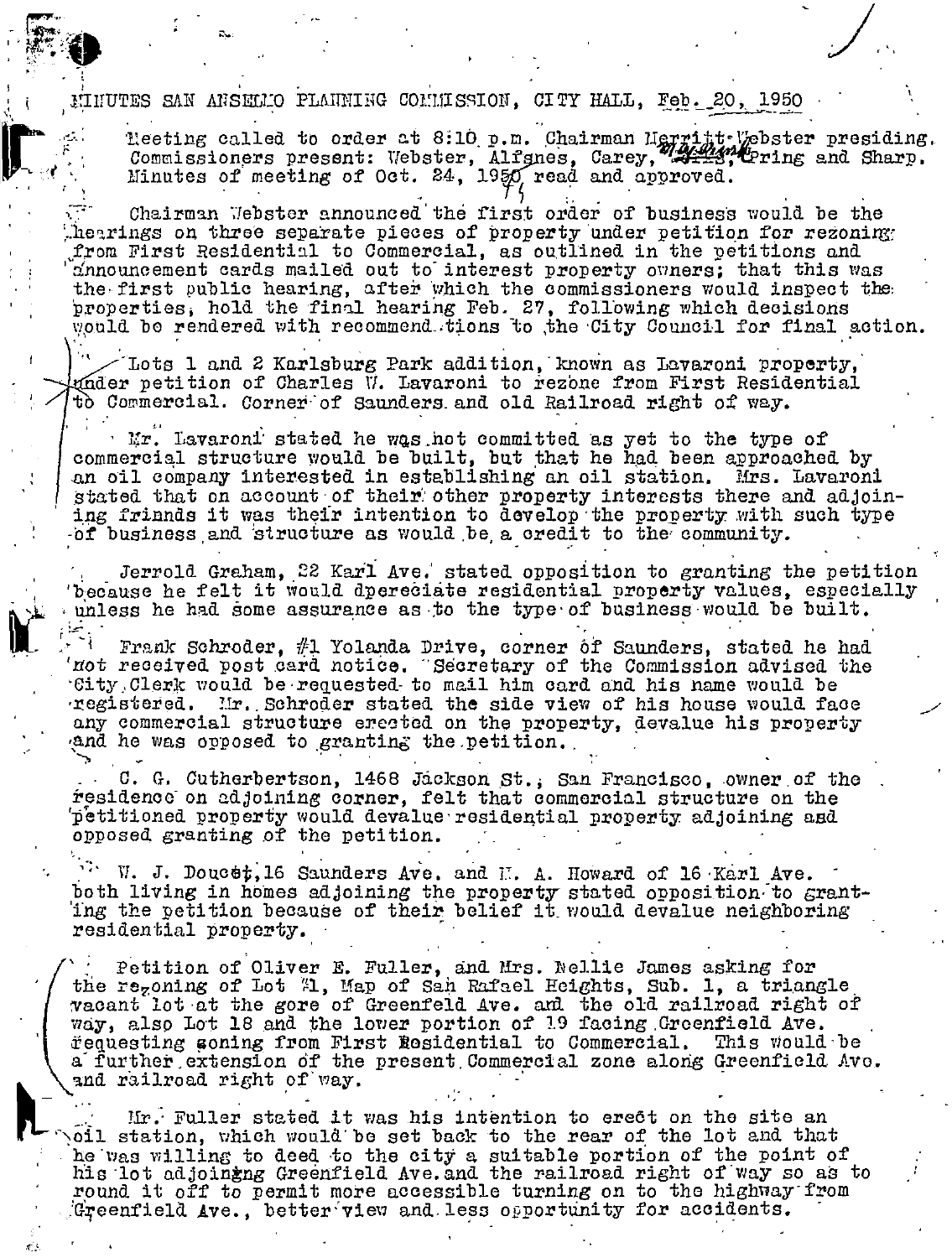## $\frac{1}{2}$ age 2,2/20/50

Mr. and Mrs. G. E. Milani, 2793 Greenfield Ave. immediately adjoin- $\Delta$  ing the Fuller Lot #1, stated they were opposed to the granting of the petition because a commercial structure would devalue neighboring residential property, cause further congestion of traffic, and further that the post card did not show property description of the property to be rezoned, as it was not in agreement with the map filed with the petition.

Mrs. A. R. Cantura, 280 Greenfield Ave. located on the hill above and adjacent to a portion of the property petitioned to be rezoned, stated she opposed the granting of the petition, as it would devalue adjoining residential property.

Petiletion of of Roger F. Schnier and Alice E. Schner, for the rezoning of Lot #32 and a portion of Lot #33, Block 2, Sunnyside Tract, on Ross Ave. fas per map filed, from First Residential to Commercial, up for first hearing. Mr. Sohner stated he had only recently acquired this property and had started to clean up and improve it and planned to further improve the property, which was essential to expansion of his business; that this was simply an extension of present existing commercial zone and was in line with future planned growth of thecity and business district. He planned to erect suitable wall and house his trucks to the rear, reserving the front portion of the area for the parking of his numerous employees trucks or cars, which would relieve parking conditions on Ross Ave. leaving more free parking area for residents and visitors.

Mr. Frank Duley, 48 Ross Ave. living across the street from the Sohner property and next door to the nursery, stated he opposed granting the petition, as he flet further extension of the commercial zone would devalue residential property.

Jeanette Laurin, Robert A. Laurin and Mrs. R. H. Teeter, all of 45 Ross Ave. immediately adjoining Lot 32 and portion of Lot 33 covered by said petition stated they were opposed to granting the petition because further expansion of proposed business would devalue residential property adjoining. Expressed need for sidewalks. Jeanette Laurin requestd permission to file with the Commission photographs and copy of petition she had previously presented to the City Council in 1949. She stated that since Mr. Sohner had acquired the prioperty conditions had been improved but there was need for further cooperation. Mrs. Teeter stated she had given consideration to rezoning her property to Commercial, but that she was opposed to the present petition of the Sohners.

No one wishing to address the Commission further on this first hearing of the three petitions, Commissioner Webster announced that the second hearing would be held in the City, Hall, Feb. 27, 1950 8.p.m. and that all interested parties would have an opportunity to be heard at that time.

P. J. Tarrant, 1011 Third St. San Rafael, appeared before the Comunission asking for an adjustment of set back on Lot  $#4$  and adjoining Commissioners Eubdivision of Lot 63, Bush Tract. as shown on city map. Sharp, Pring and Meyerink stated they had personally inpepectd the property. Commissioner Sharp stated he and Nello Marcucci, representing<br>the Adjustment Committee, had previously inspected the property. Al. A11 Agreed that this was a very steep hillside lot subject to such adjustment, as would permit building after excavation to a reasonable depth.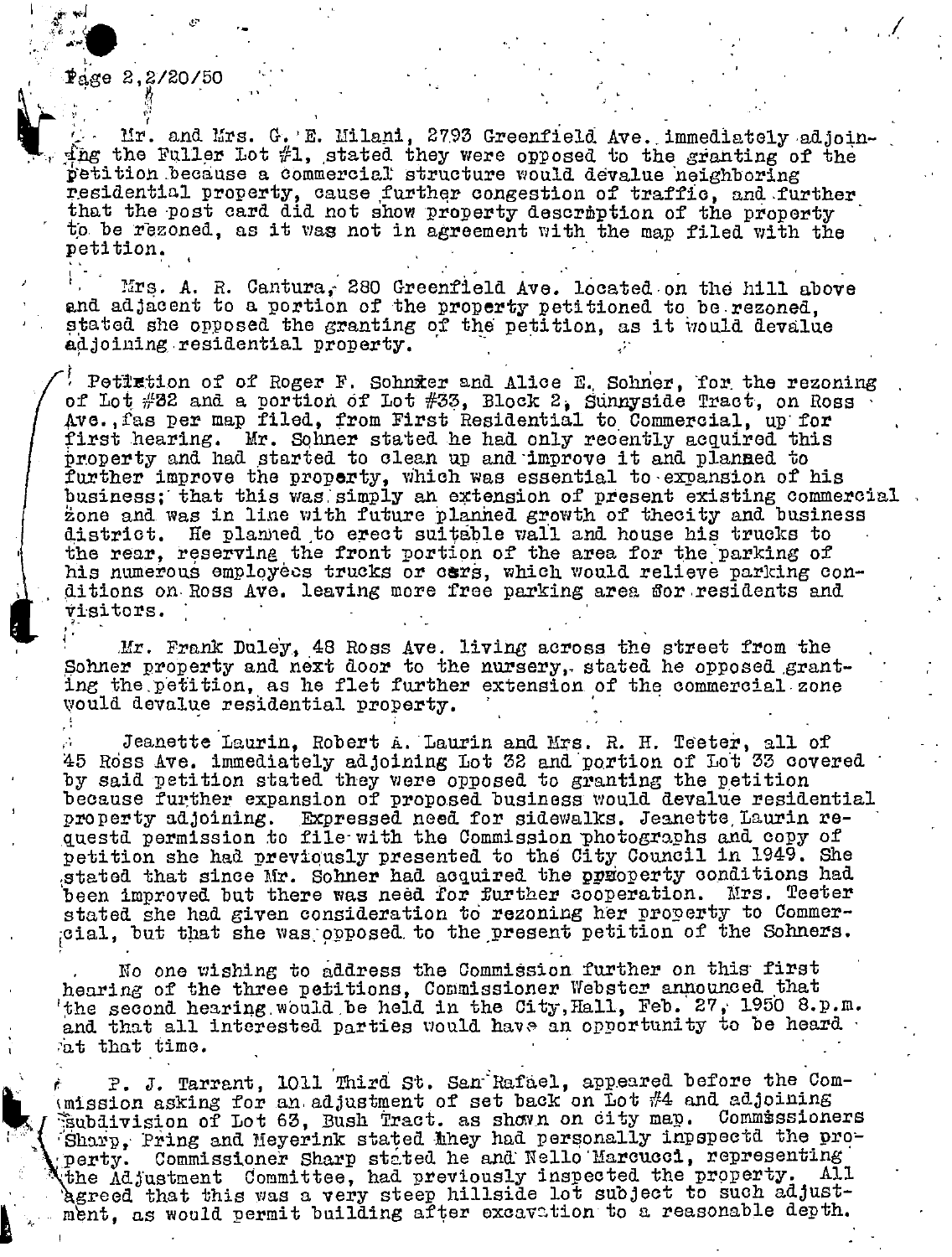## Page 3 2/20/50

' Commissioner Sharp stated garage of adjoining lot was built out to the front property line facing Elm Street; that the Adjustment Committee recommended an adjustment permitting building corner of one building xxxxxx within 3' of front property line, adjoining said garage, which would put the other corner of the front of said house four feet set back from front property line. The second house to be built on other lot of record to be located not closer than four feet back from one front corner and fifteen feet back from the other corner; open spacing between both houses a minimum of eight feet and four feet sidelines of adjoining lots, as per blue print attached.

On motion Commissioner Carey, seconded by Commissioner Alfsnes moved and carried by unaniminous voice vote:

"That adjustment be granted to P.J. Tarrant to build two residences on Lot /4 and subdivision of Lot /63 Bush Tract, recorded as separate lots. provided three foot, four foot and fifteen foot setbacks from the front property lines facing Elm St. are observed, as per blue print submitted and that usual four foot side line setbacks are observed."

P. J. Tarrant, 1011 Third St., San Rafael, owner of the East half Lots 12 and 13. Tamal Park, situate on S.E. corner Sir Francis Drake Blvd. and Saunders Ave. requested that tentative dates be set for public hearings for rezoning from First Residential to Second Residential.

On motion of Commissioner Carey, seconded by Commissioner Meyerink

and adopted by unaniminous voice vote of Commissioners present:<br>"That the dates of Harch 27 and Apr. 3, 1950 be set for public hearings and the City Clerk be requested to take all necessary steps to post legal notices and prepare petition for presentation to the Commission on receipt of customary filing fee.

Emery A. Troth, 24 Lincoln Ave., San Anselmo, filed with the Commission request for setback sideline adjustment and in support of same the following supporting documents:

- 1. Blue print showing proppsed addition addition layout and location.
- 2. Letter dated Feb. 14, 1950 by L. W. LaBar and Mrs. L. W. LaBar,
	- nearest adjoining property owners giving their full consent and

permission in support of the requested adjustment.

Commissioner Sharp reported Nello Marcucci and Craigie S. Sharp representing the Adjustment Committee personally inspected the properties and favored and recommended the adjustment because:

1. Only one corner of the proposed addition comes within one foot of of the adjoining side line at nearest point and five feet, six inches at. other corner.

- 2. The addition would be 8' from nearest corner of LaBar garage and 17' from their front steps, allowing ample space between both
	- properties for view, light and fire protection.
- 3. LaBars, nearest property owners most vitally effected favored granting of the adjustment.

On motion of Commissioner Carey, seconded by Commissioner Alfsnes and adopted by unaniminous voice vote of the Commissioners present moved: "That the adjustment be granted and above documents be forwarded to the City Council and the Building Inspector for further action.

Homer J. Hall, Builder, on behalf of Mr. and Mrs. Eric Quartermaine, owners of Lot 5, portion of Lot 99, Bush Tract, 1328 San Anselmo Ave., request adjustment permitting the building of additional family residence on front portion of this lot having approximately 8500 square feet and facing on both San Anselmo Ave. and railroad-highway right of way.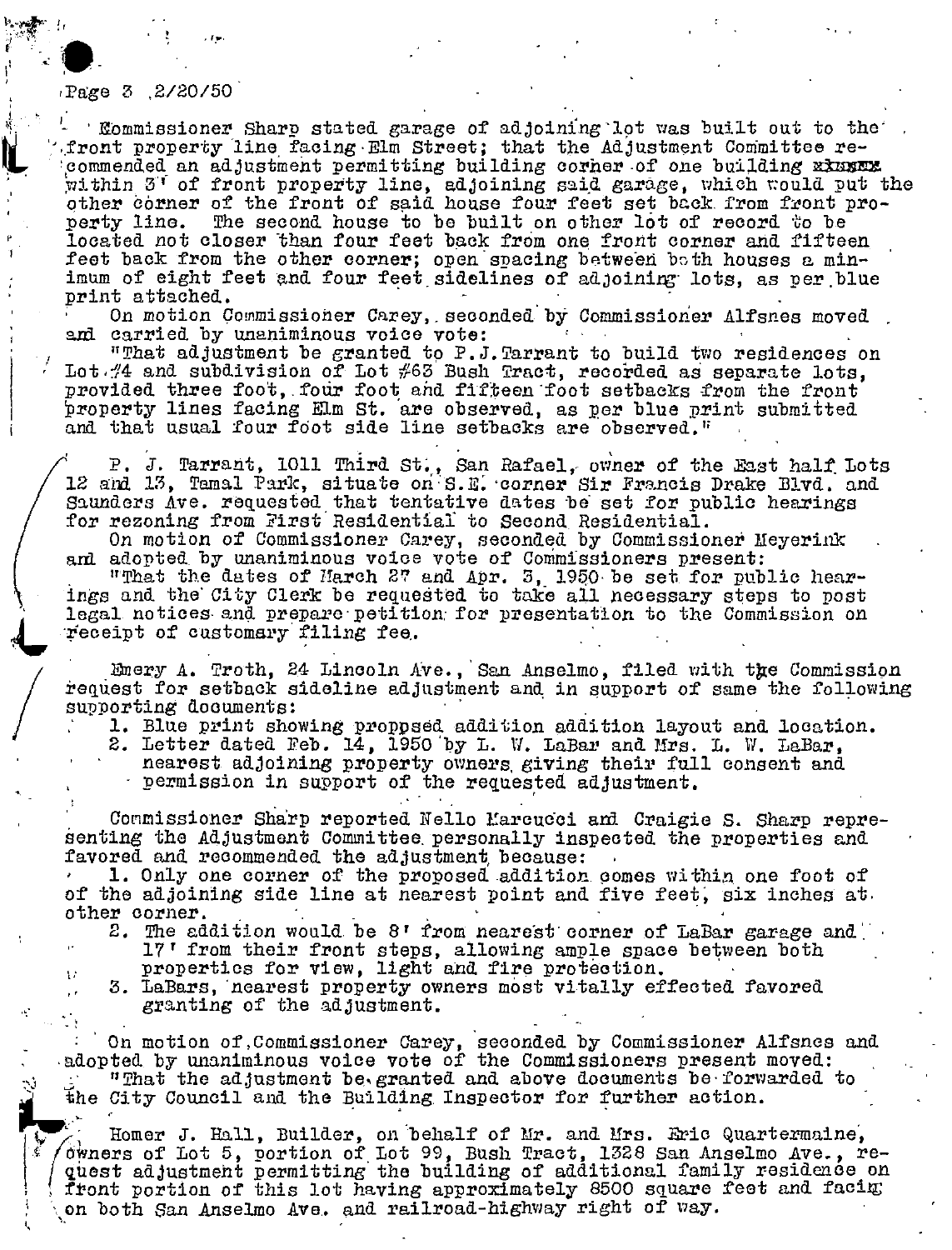## $2/20/50$ Раке 4

Commissioner Sharp reported that he and Nello Marcucci, representing The Adjustment Committee had inspected the property and recommended the granting of the adjustment for the following reasons:

1. The lot measures 218' and 228' side lines and 40.4' feet on the railroad-highway right of way and 36.67' on San Anselmo Ave. giving appr oximately 8500 square feet area, thus coming within the adopted policy of the City Council and the Commission favoring adjustment in such cases where the property faces on two streets allowing separate. entrances to each residence.

2. The small house now on the extremen rear of the lot adjoins the railroad-highway right of way and can be entered therefrom.

3. The second house proposed to be built would be located as per attached plot plan not closer than 15' from the front San Anselmo property line and  $4$ ' setback from each sideline, to conform with ordinance #254.

The Commission after some discussion favored granting the adjustment on condition that the property owners take the necessary steps to divide the property in approximately equal portions and place same on the records.

On motion of Commissioner Pring, seconded by Commissioner Alfsnes moved and adopted by unaniminous vote of Commissioners present:

"That adjustment be granted to Mr. and Mrs. Eric Quartermaine for the erection of residence on front portion of Lot 5, Lot 99 Bush Tract, set backs to conform with city ordinance, on condition that lot area between San Anselmo Ave. and railroad-highway right of way is subdivided and recorded to provide for approximately equal area in each piece?

Edward M. Donegan, 31 Scenic Ave., San Anselmo, requested adjustment on building to be located on Lot  $#41$ . Morningside Court, Sub.  $#2$ , permitting one corner of the buidding to come within 5' of the property line. Commissioner Alfsnes sponsored the adjustment.

On motion of Commissioner Carey, seconded by Commissioner Meyerink<br>and adopted by unaniminous voice vote fax of the Commissioners present moved that the adjustment be granted.

Ir. Edward I. Burroni, 70 Mariposa St. San Anselmo appeared before the Commission in connection with letter dated Oct. 25, 1949 reading as follows:

"Iam contemplating the purchase of a portion of Lot 21, Block 2, Sunnyside Tract, situated at the northeast corner of Jones St. and Mariposa Ave.

Before making this purchase, hower, you will recall there has<br>been some discussion about the possibility of being able to build on this property by reason of the fact that it has less than 5000 square feet. I have acquired a parcel of land 30x50 feet adjacent to my property on the north so that if I purchase the portion of Lot 21 mentioned above, my total holdings will be approximately 10,000 square feet. Therefore, you will no doubt agree that it will be possible to build on the parcel in question.

In any event before making the acquisition, I want to be sure that your permission will be granted to build on this parcel.<br>Therefore, will you please look into the matter at your convenience and, if it meets with the approval of the Commission, so indicate on the enclosed carbon copy of this letter and return it to me as soon as possible.